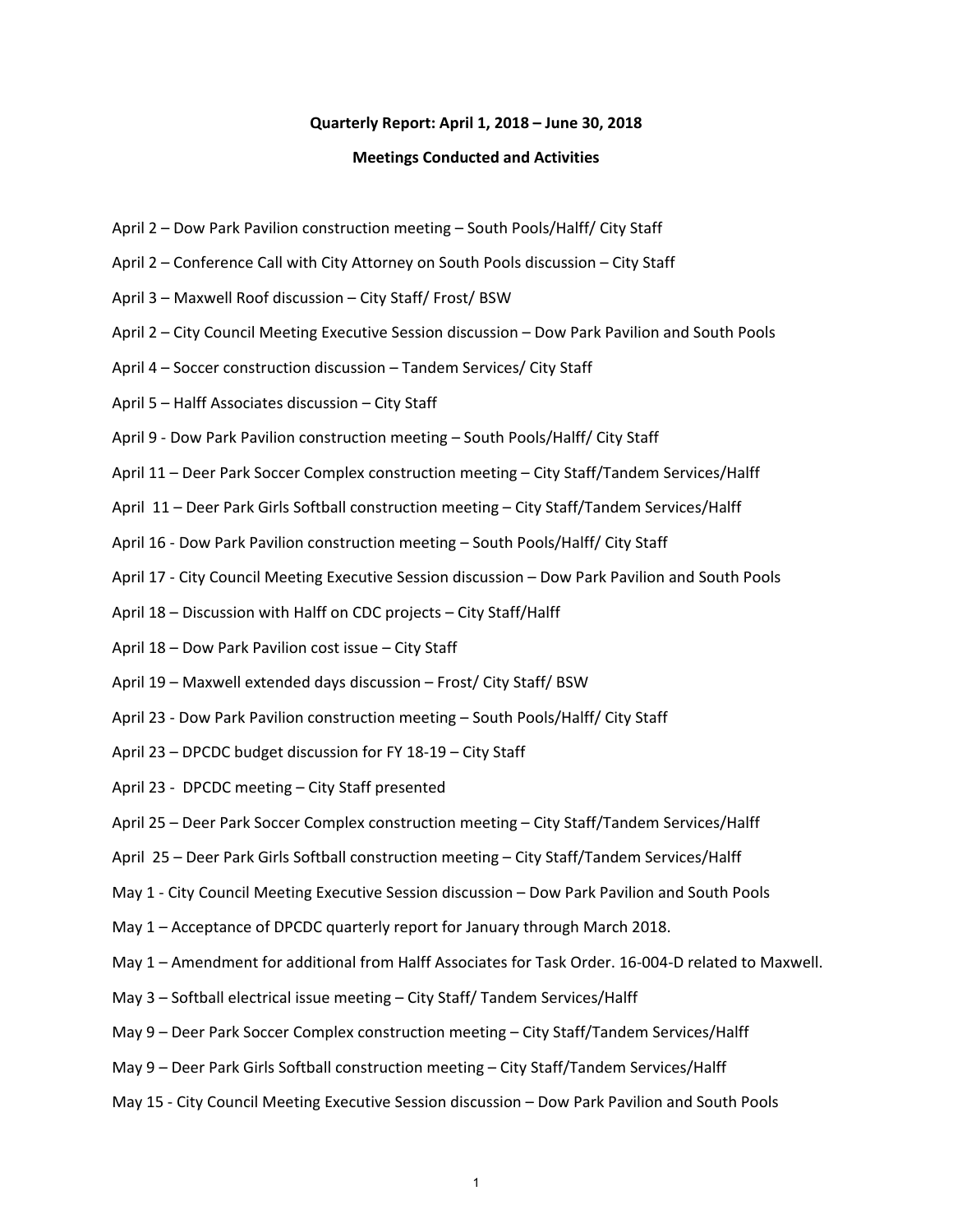May 15 – New Business – City Council terminates contract with South Pools, Inc. for the Dow Park Pavilion project.

- May 21 Soccer Complex electrical discussion with adjacent land owner City Staff/land owner
- May 23– Deer Park Soccer Complex construction meeting City Staff/Tandem Services/Halff
- May 23 Deer Park Girls Softball construction meeting City Staff/Tandem Services/Halff
- May 24 Discussion with potential vendor Dow Park Pavilion City Staff
- June 4 Dow Park Pavilion discussion City Staff
- June 5 Maxwell Adult Center construction meeting City Staff/Frost/Halff/BSW

June 5 – Consideration of and possible action on to approve a contract for the completion of the Dow Park Pavilion Project with Millis Development.

- June 5 Consideration and action on the purchase of bleachers for the Girls Softball project.
- June 6– Deer Park Soccer Complex construction meeting City Staff/Tandem Services/Halff
- June 6 Deer Park Girls Softball construction meeting City Staff/Tandem Services/Halff
- June 13 Spencerview bridge discussion City Staff
- June 14 Discussion with Halff about the Dow Park Pavilion Project City Staff/Halff
- June 18 Meeting with City Staff to discuss items related to architect issues and the Dow Park Pavilion Project. – City Staff
- June 19 Maxwell Adult Center construction meeting City Staff/Frost/Halff/BSW
- June 20– Deer Park Soccer Complex construction meeting City Staff/Tandem Services/Halff
- June 20 Deer Park Girls Softball construction meeting City Staff/Tandem Services/Halff
- June 21 Meeting with Schmitz to discuss Community Center observations report City Staff/Schmitz
- June 25 Dow Park Pavilions Pre‐Construction Meeting City Staff/Millis Development
- June 27 ‐ Internal City Staff meeting to discuss Community Center Type B Project
- June 27 Discussion related to Maxwell extended days City Staff/ Frost/ BSW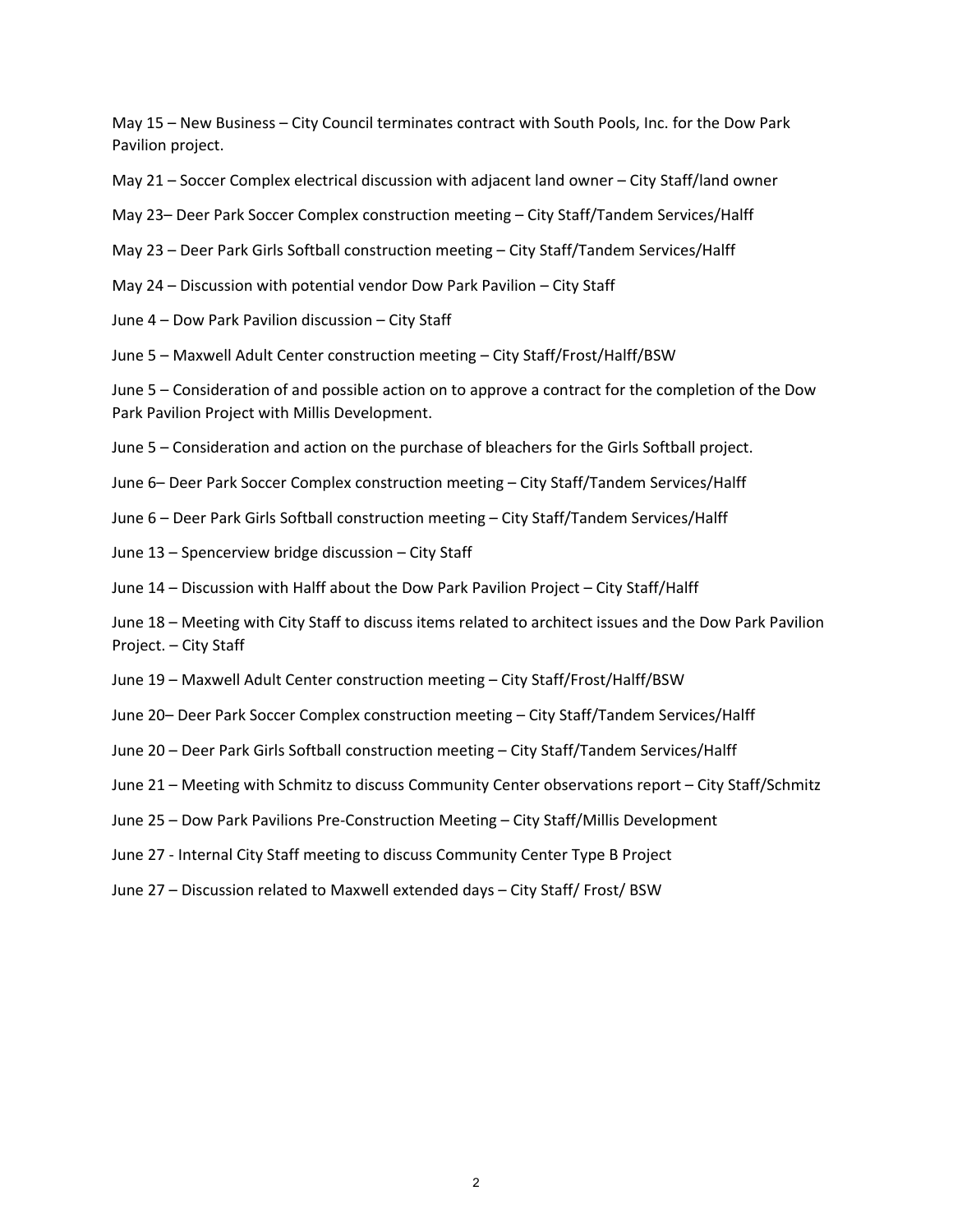#### **Financial**

#### **Debt Issued To‐Date**

- \$9,450,000 Certificates of Obligation, Series 2016 issued February 16, 2016 through a private placement to Wells Fargo Bank via a competitive bidding process
- \$2,700,000 Certificates of Obligation, Series 2017 issued February 14, 2017 through a private placement to First National Bank Texas via a competitive bidding process
- In an agreement between the City of Deer Park and the DPCDC, the City agreed to issue and sell certificates and the DPCDC agreed to make payments to the City in amounts sufficient to pay the principal of and interest on the certificates

# **Deer Park Community Development Corporation (Fund 85)**

*This fund records the sales tax revenues, operating expenditures, including bond issuance costs, and debt service payments.*

#### **Revenues:**

• Sales & Use Tax Revenues:

 1Q (12/31/17) = \$301,831.50 2Q (03/31/18) = \$851,596.26 3Q (06/30/18) = \$856,383.23

*Total Fiscal YTD = \$2,009,810.99*

• Investment Revenue:

 $1Q(12/31/17) = $307.41$ 2Q (03/31/18) = \$304.26 3Q (06/30/18) = \$232.37 *Total Fiscal YTD = \$844.04*

*Total Fiscal YTD Revenues as of 06/30/18: \$2,010,655.03 (preliminary and unaudited)*

# **Expenditures:**

Audit Fee:

2Q (03/31/18) = \$2,000.00

*Total Fiscal YTD = \$2,000.00*

Operating Transfer – Debt Service:

2Q (03/31/18) = \$1,954,492.75

*Total Fiscal YTD = \$1,954,492.75*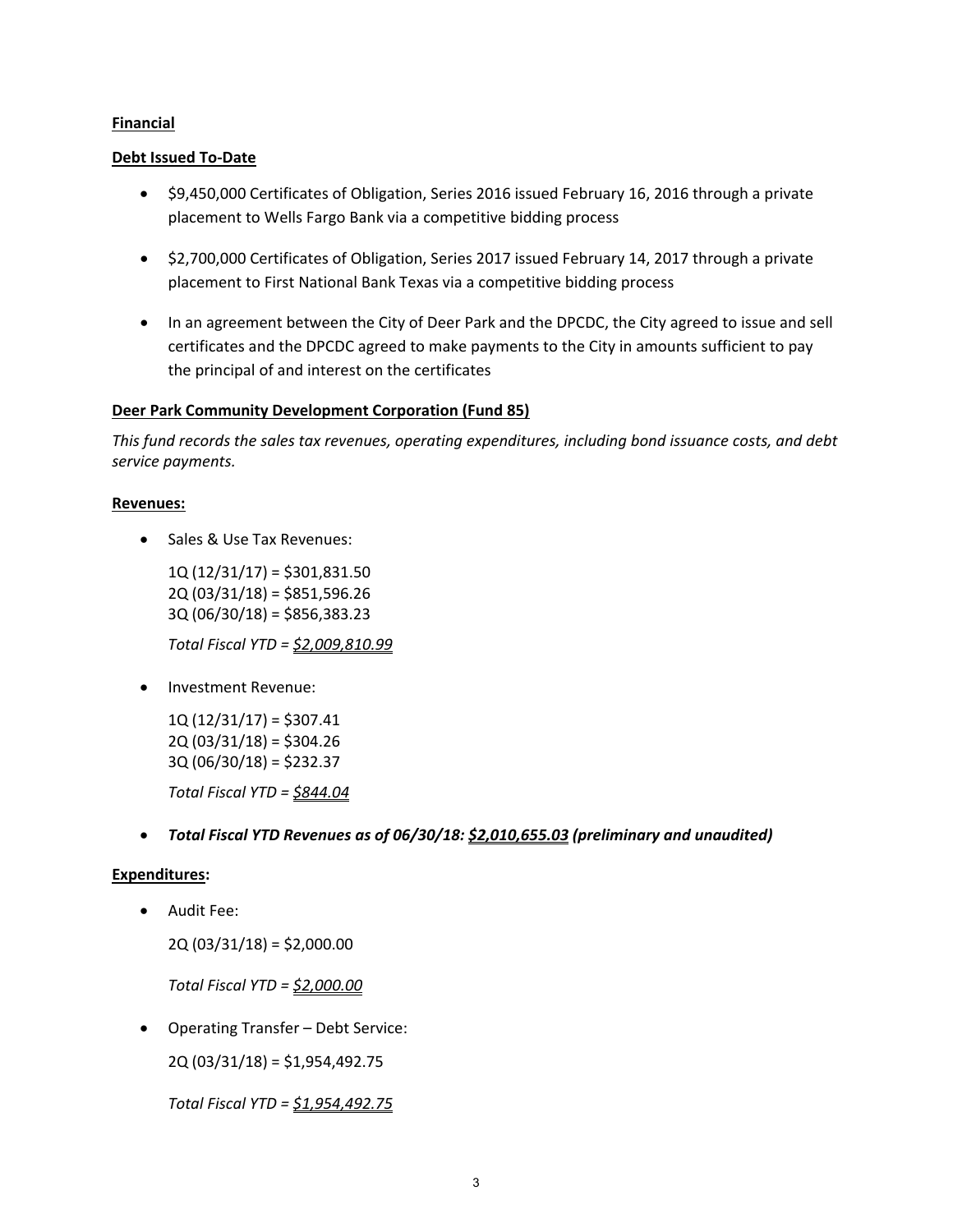Pay‐As‐You‐Go – Dow Park:

2Q (03/31/18) = \$315,465.92 3Q (06/30/18) = \$109,687.45 *Total Fiscal YTD = \$425,153.37*

*Total Fiscal YTD Expenditures as of 06/30/18: \$2,381,646.12 (preliminary and unaudited)*

# **Bond Fund – Certificates of Obligation (Fund 23)**

*This fund records the bond proceeds of the \$9,450,000 Certificates of Obligation, Series 2016 and the \$2,700,000 Certificates of Obligation, Series 2017 and all related capital project expenditures, including pay‐as‐you‐go funding.*

# **Revenues:**

Intergovernmental Revenue *(Pay‐As‐You‐Go Funding)*:

 2Q (03/31/18) = \$315,465.92 3Q (06/30/18) = \$109,687.45 *Total Fiscal YTD = \$425,153.37*

• Investment Revenue:

1Q (12/31/17) = \$23,765.36 2Q (03/31/18) = \$29,399.71 3Q (06/30/18) = \$33,879.18

*Total Fiscal YTD = \$87,044.25*

*Total Fiscal YTD Revenues as of 06/30/18: \$512,197.62 (preliminary and unaudited)*

# **Expenditures:**

• Small Tools & Minor Equipment

3Q (06/30/18) = \$9,496.00

*Total Fiscal YTD = \$9,496.00*

• Buildings:

1Q (12/31/17) = \$239,592.23

- o Dow Park = \$153,289.60
- o Maxwell Center = \$86,302.63

2Q (03/31/18) = \$503,054.47

o Maxwell Center = \$357,652.24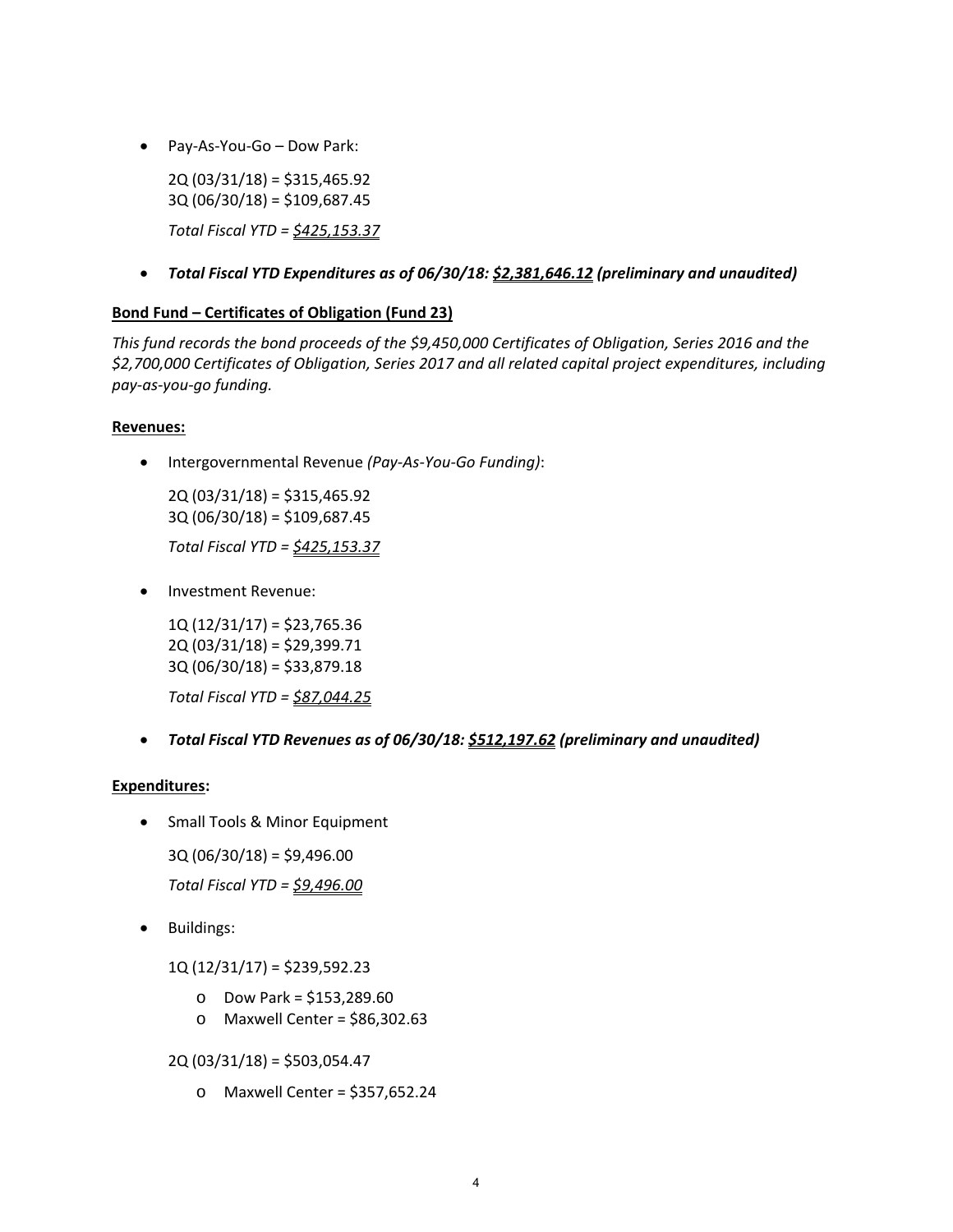- o Girls Softball = \$90,894.23
- o Soccer Fields = \$54,508.00

3Q (06/30/18) = \$2,555,722.98

- o Dow Park = \$115,903.25
- o Maxwell Center = \$513,042.13
- $\circ$  Girls Softball = \$1,067,087.32
- o Soccer Fields = \$859,690.28

*Total Fiscal YTD = \$3,298,369.68*

• Improvements Other Than Buildings:

2Q (03/31/18) = \$148,316.55

- o Girls Softball = \$100,316.55
- $\circ$  Soccer Fields = \$48,000.00

# 3Q (06/30/18) = \$525,860.84

- o Dow Park = \$31,779.84
- $\circ$  Girls Softball = \$492,581.00
- o Soccer Fields = \$1,500.00

*Total Fiscal YTD = \$674,177.39*

• Consulting Architect Fee

1Q (12/31/17) = \$36,091.74

- o Maxwell Center = \$5,057.78
- o Girls Softball = \$14,827.59
- o Soccer Fields = \$16,206.37

#### 2Q (03/31/18) = \$15,423.22

- $\circ$  Maxwell Center = \$11,504.63
- $\circ$  Girls Softball = \$3,918.59

# 3Q (06/30/18) = \$62,796.50

- o Dow Park = \$2,729.25
- $\circ$  Maxwell Center = \$18,431.60
- o Girls Softball = \$27,918.19
- $O$  DP Baseball = \$3,500.00
- $\circ$  Soccer Fields = \$10,217.46

*Total Fiscal YTD = \$114,311.46*

*Total Fiscal YTD Expenditures as of 06/30/18: \$4,096,354.53 (preliminary and unaudited)*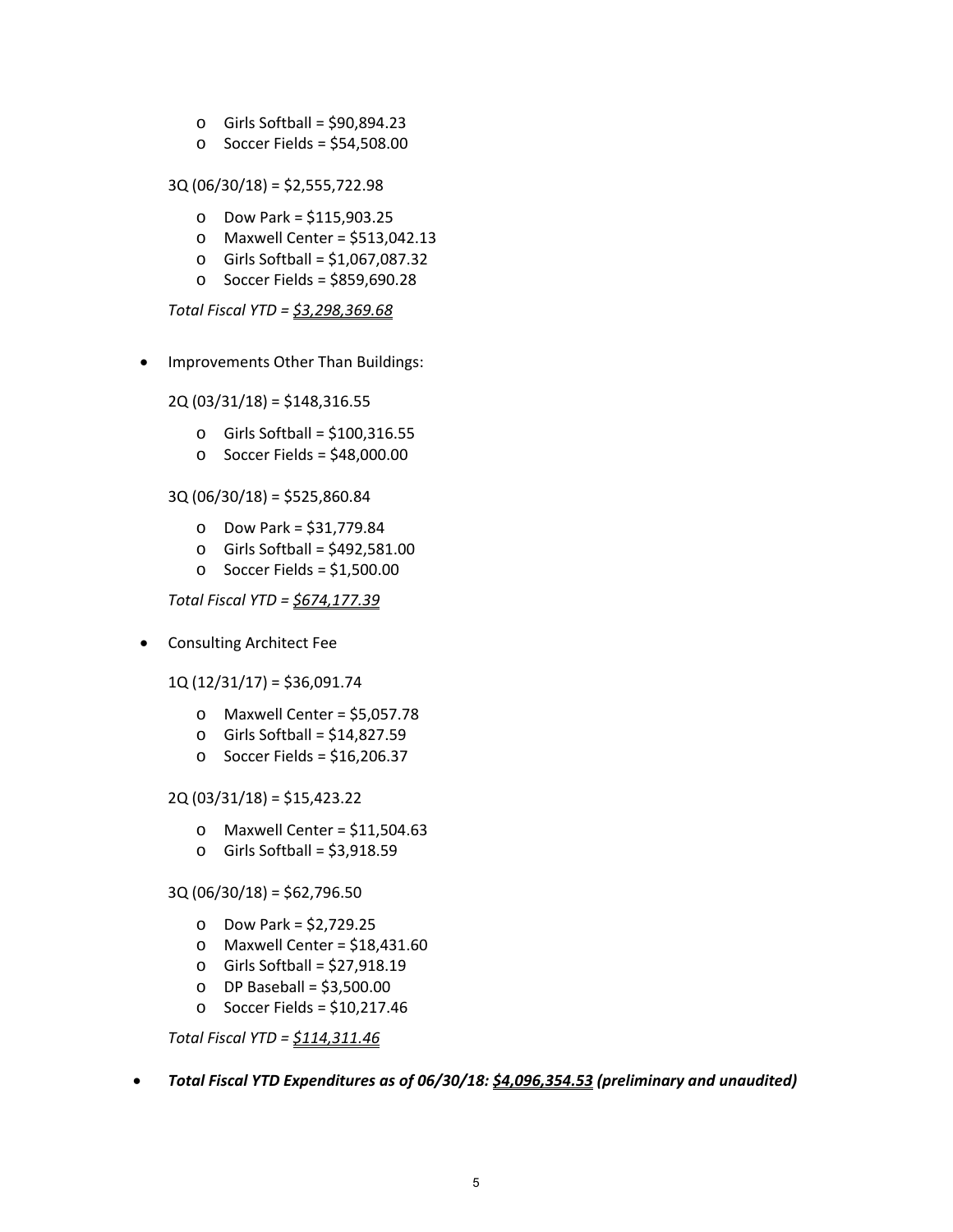#### **Deer Park Community Development Corporation**

#### **Quarterly Report: January 1, 2018 – March 31, 2018**

#### **Meetings Conducted and Activities**

January 2 – City staff discussion on the Dow Park Pavilion project.

January 2 – City Council Workshop – Executive Session – Discussion of potential litigation

January 2 – Regular City Council meeting – Consideration of and action of the purchase of field lighting and installation from Musco sports lighting via the Buyboard for Soccer and Girls Softball Type - B projects.

January 2 – Regular City Council meeting – Consideration of and action of the purchase of shade structures and installation from USA shade and fabric structures via the Buyboard for Soccer and Girls Softball Type - B projects.

January 2 – Regular City Council meeting – Consideration of and action on change orders 2 & 3 to the contract with South Pools for the Dow Park Pavilion project.

January 2 – Regular City Council meeting – Consideration of and action authorization to purchase from Playworks and the Playwell Group via the Buyboard for the materials and installation of items to complete the Dow Park Pavilion and improvement projects.

January 5 – Discussion of change order language for the Dow Park Pavilion project – City Staff.

January 22 – Maxwell Change Order update meeting – City Staff.

January 22 – Deer Park Community Development Corporation board meeting.

January 24 – Conference call for items related to the Dow Park Pavilion Project – City Staff/City Attorney

February 5 – Deer Park Community Development Corporation board meeting

February 6 – Dow Park Pavilion Project preparation meeting – City Staff

February 6 – City Council Workshop - Executive Session – Discussion of potential litigation

February 6 – City Council Workshop – Discussion of issues related to Maxwell Adult Center change orders and contingency modifications.

February 6 – City Council Meeting – Acceptance of the Deer Park Community Development Corporation's quarterly report for the period of October 1, 2017 – December 31, 2017.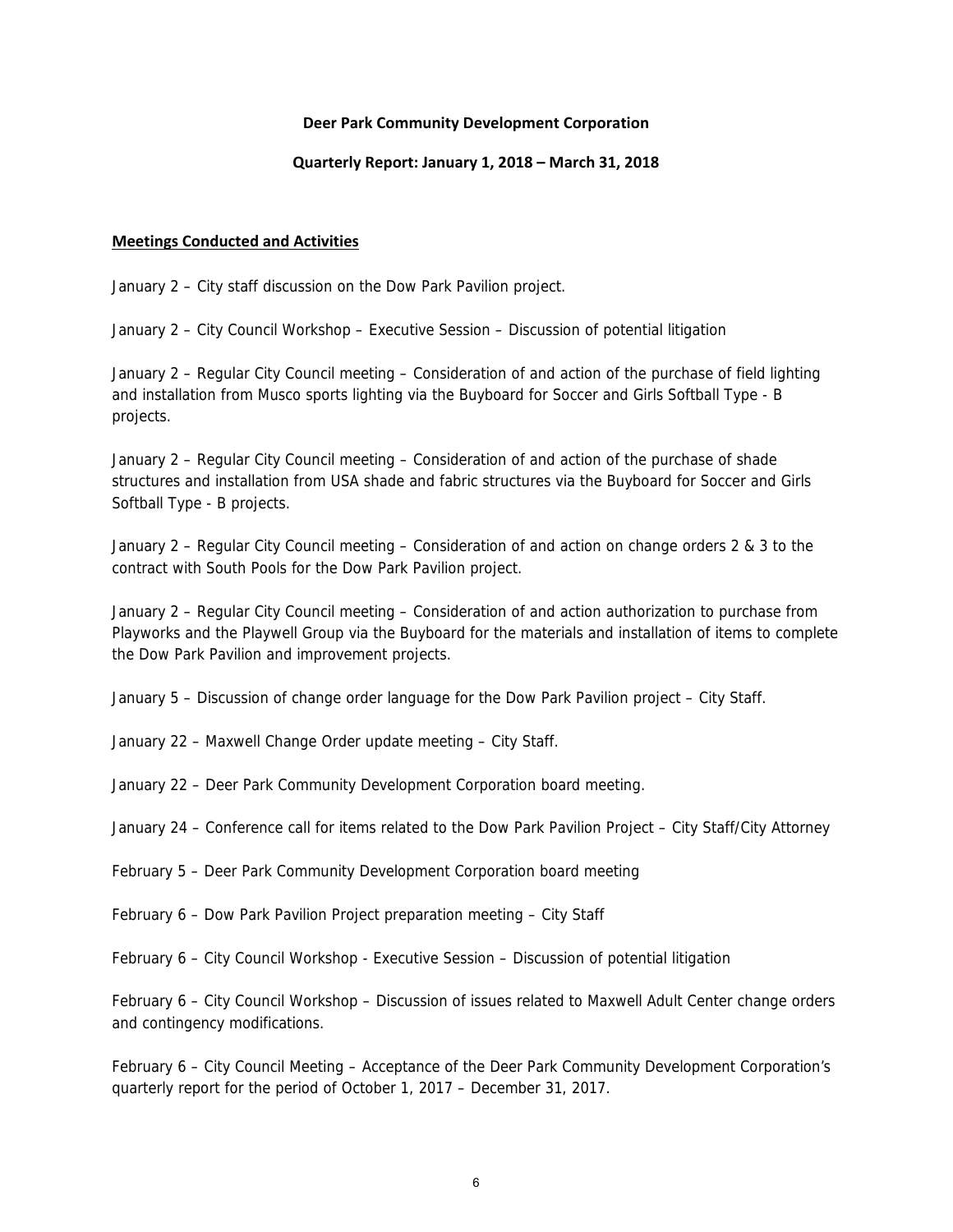February 6 – City Council Meeting – Consideration of and action on of the change orders of the Maxwell Adult Center.

February 6 – City Council Meeting – Consideration of and action on accepting the amendment for additional professional services from Halff associates utilizing the sub-contractor Brinkley, Sargent, Wiggington Architects.

February 6 – City Council Meeting – Consideration of and action on of the purchase of bleachers from GT Grandstands via Buyboard for Girls Softball Renovations Type – B project.

February 7 – Maxwell Construction Project update – City Staff/Frost/Halff/BSW

February 8 – Spencerview bridge discussion – City Staff

February 8 – Dow Park Pavilion Project coordination meeting – City Staff/South Pools/Playwell/Halff

February 14 – Deer Park Soccer Complex construction meeting – City Staff/Tandem Services/Halff

February 14 – Deer Park Girls Softball construction meeting – City Staff/Tandem Services/Halff

February 15 – Discussion of issues related to Type B projects, Halff - City Staff

February 19 – Discussion of issues related to Deer Park Soccer Complex – City Staff

February 22 – Meeting to discuss fire alarm items related to the Maxwell Adult Center renovations – City **Staff** 

February 22 – Discussion of Soccer Construction Project – Electrical Discussion with Mayor

March 5 – Discussed DPCDC projects with Parks and Recreation Commission.

March 12 – ICON shelters inspection of the Dow Park Pavilions – Icon/City Staff

March 13 – Discussion of task orders related to the Maxwell Adult Center – City Staff/Halff

March 14 – Deer Park Soccer Complex construction meeting – City Staff/Tandem Services/Halff

March 14 – Deer Park Girls Softball construction meeting – City Staff/Tandem Services/Halff

March 19 – Dow Park Pavilion Meeting – City Staff/Halff/South Pool

March 20 – Maxwell Adult Center commissioning meeting – City Staff/Frost/Halff/BSW/Stanton Engineering

March 20 – Maxwell Adult Center construction meeting – City Staff/Frost/Halff/BSW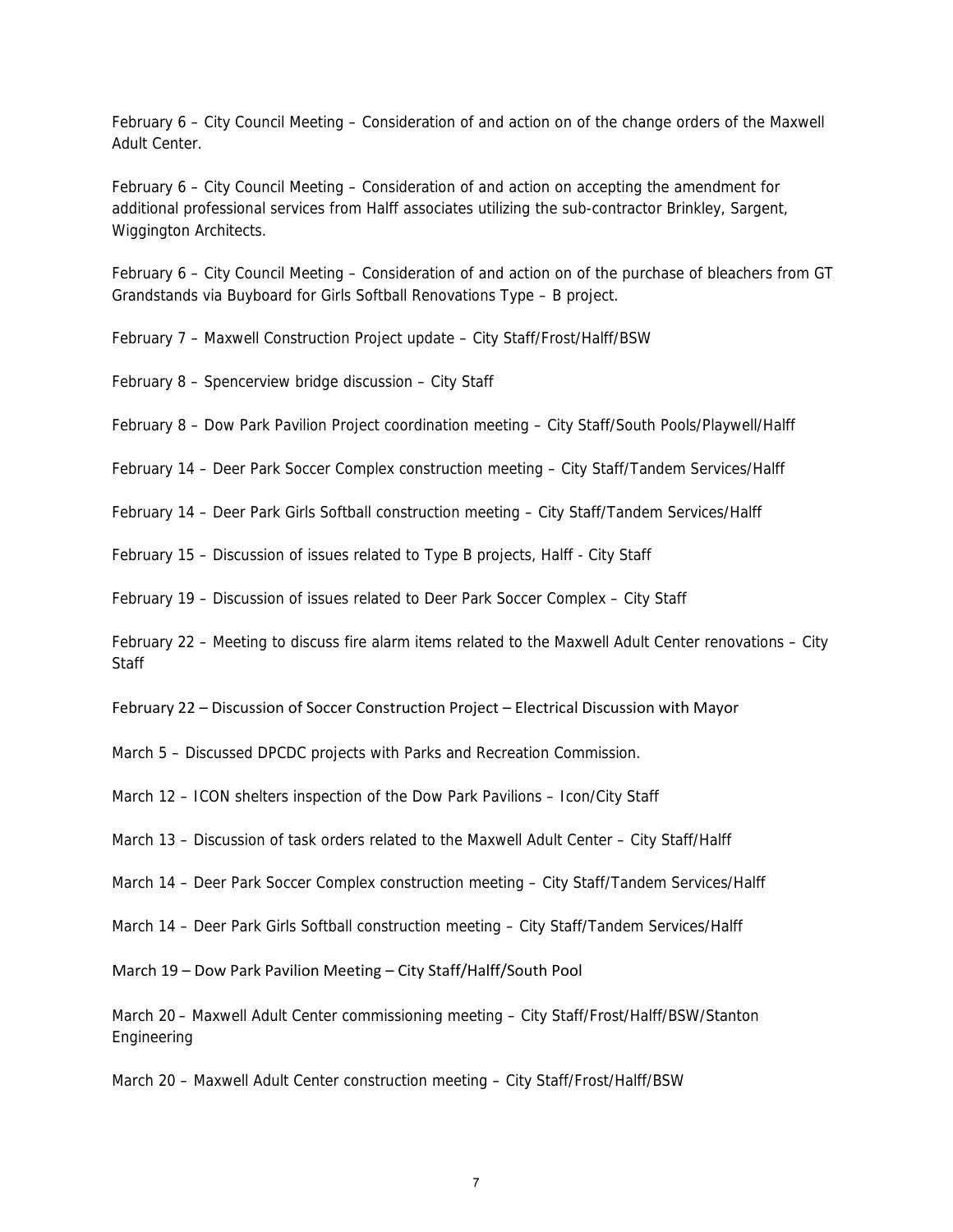March 20 - City Council Workshop - Executive Session – Discussion of potential litigation

March 21 – Discussion of Electrical at Soccer Complex with Randy Stockwell – City Staff

March 26 – Dow Park Pavilion Meeting – City Staff/South Pool/Halff

- March 28 Deer Park Soccer Complex construction meeting City Staff/Tandem Services/Halff
- March 28 Deer Park Girls Softball construction meeting City Staff/Tandem Services/Halff

# **Financial**

# **Debt Issued To‐Date**

- \$9,450,000 Certificates of Obligation, Series 2016 issued February 16, 2016 through a private placement to Wells Fargo Bank via a competitive bidding process
- \$2,700,000 Certificates of Obligation, Series 2017 issued February 14, 2017 through a private placement to First National Bank Texas via a competitive bidding process
- In an agreement between the City of Deer Park and the DPCDC, the City agreed to issue and sell certificates and the DPCDC agreed to make payments to the City in amounts sufficient to pay the principal of and interest on the certificates

# **Deer Park Community Development Corporation (Fund 85)**

*This fund records the sales tax revenues, operating expenditures, including bond issuance costs, and debt service payments.*

# **Revenues:**

• Sales & Use Tax Revenues:

1Q (12/31/17) = \$301,831.50 2Q (03/31/18) = \$851,596.26

*Total Fiscal YTD = \$1,153,427.76*

• Investment Revenue:

1Q (12/31/17) = \$307.41 2Q (03/31/18) = \$304.26

*Total Fiscal YTD = \$611.67*

*Total Fiscal YTD Revenues as of 03/31/18: \$1,154,039.43 (preliminary and unaudited)*

# **Expenditures:**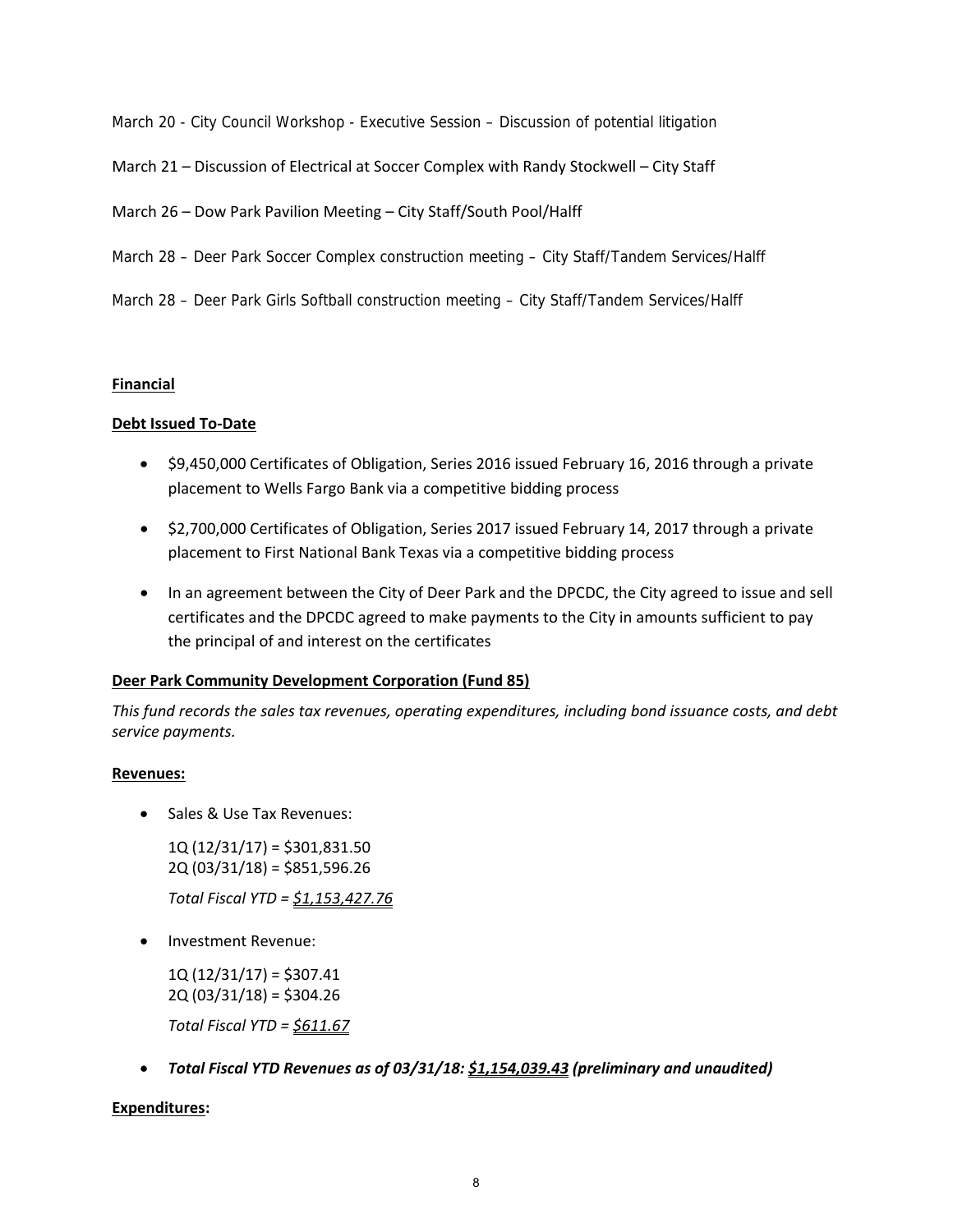Audit Fee:

2Q (03/31/18) = \$2,000.00

*Total Fiscal YTD = \$2,000.00*

Pay‐As‐You‐Go – Dow Park:

 $1Q(12/31/17) = $0.00$ 2Q (03/31/18) = \$315,465.92

*Total Fiscal YTD = \$315,465.92*

*Total Fiscal YTD Expenditures as of 03/31/18: \$317,465.92 (preliminary and unaudited)*

# **Bond Fund – Certificates of Obligation (Fund 23)**

*This fund records the bond proceeds of the \$9,450,000 Certificates of Obligation, Series 2016 and the \$2,700,000 Certificates of Obligation, Series 2017 and all related capital project expenditures, including pay‐as‐you‐go funding.*

# **Revenues:**

Intergovernmental Revenue *(Pay‐As‐You‐Go Funding)*:

 $1Q(12/31/17) = $0.00$ 2Q (03/31/18) = \$315,465.92 *Total Fiscal YTD = \$315,465.92*

Investment Revenue:

1Q (12/31/17) = \$23,765.36 2Q (03/31/18) = \$29,399.71 *Total Fiscal YTD = \$53,165.07*

*Total Fiscal YTD Revenues as of 03/31/18: \$368,630.99 (preliminary and unaudited)*

# **Expenditures:**

• Buildings:

1Q (12/31/17) = \$239,592.23

- o Dow Park = \$153,289.60
- o Maxwell Center = \$86,302.63

2Q (03/31/18) = \$503,054.47

- o Maxwell Center = \$357,652.24
- o Girls Softball = \$90,894.23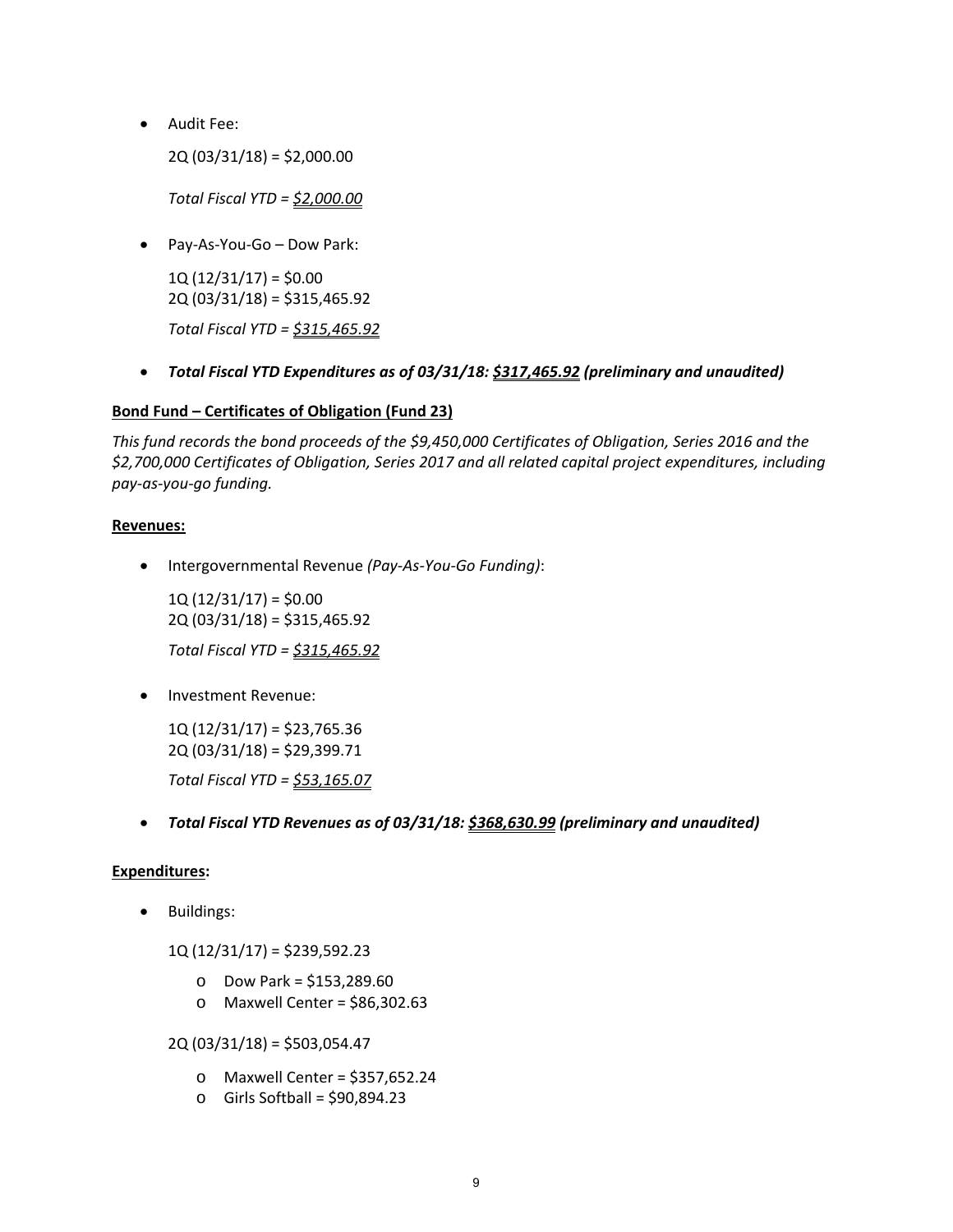o Soccer Fields = \$54,508.00

*Total Fiscal YTD = \$742,646.70*

• Improvements Other Than Buildings:

 $1Q(12/31/17) = $0.00$ 

2Q (03/31/18) = \$148,316.55

- $\circ$  Girls Softball = \$100,316.55
- $\circ$  Soccer Fields = \$48,000.00

*Total Fiscal YTD = \$148,316.55*

Consulting Architect Fee

1Q (12/31/17) = \$36,091.74

- o Maxwell Center = \$5,057.78
- o Girls Softball = \$14,827.59
- $\circ$  Soccer Fields = \$16,206.37

2Q (03/31/18) = \$15,423.22

- $\circ$  Maxwell Center = \$11,504.63
- $\circ$  Girls Softball = \$3,918.59

*Total Fiscal YTD = \$51,514.96*

*Total Fiscal YTD Expenditures as of 03/31/18: \$942,478.21 (preliminary and unaudited)*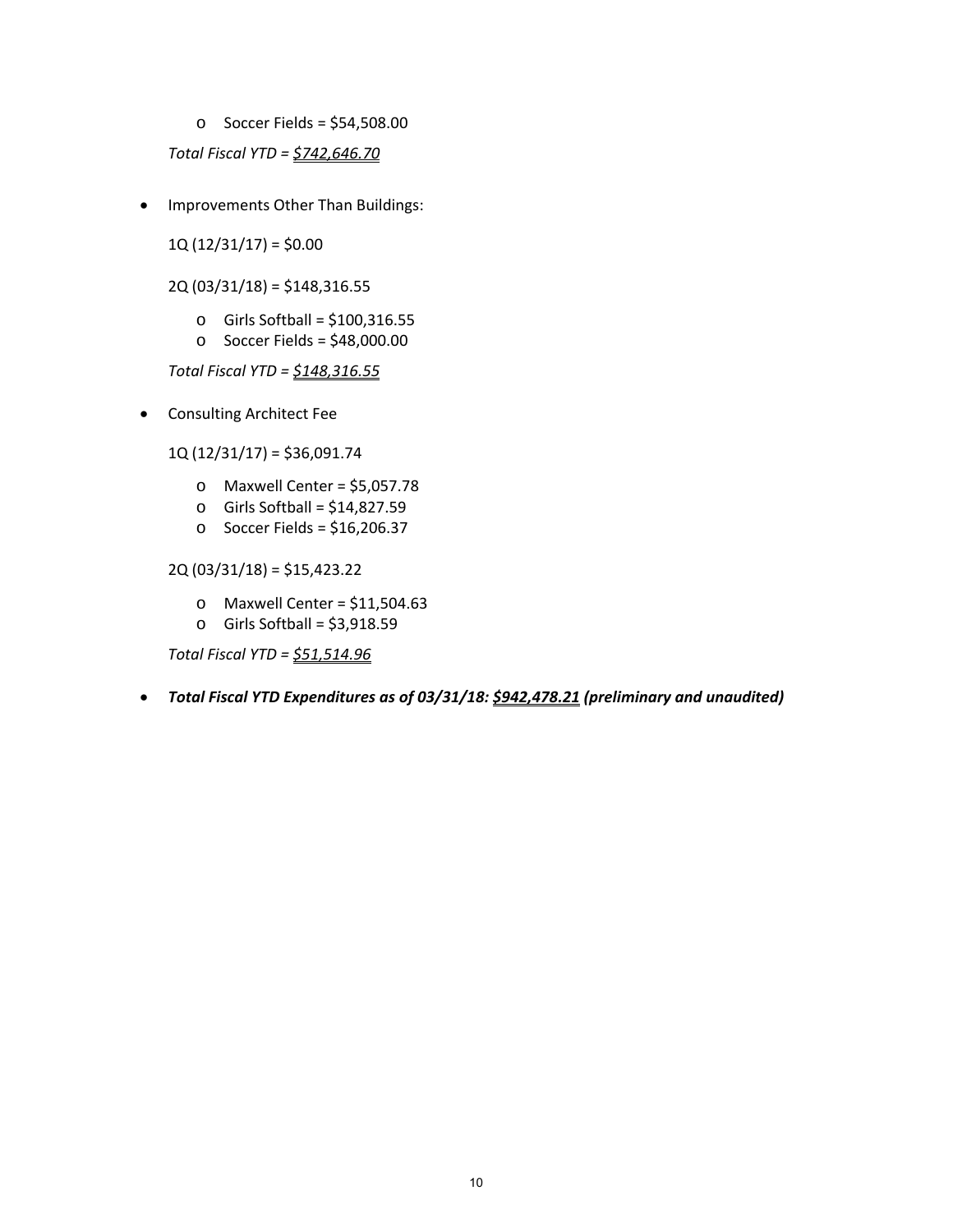# **Deer Park Community Development Corporation**

# **Quarterly Report: October 1, 2017 – December 31, 2017**

# **Meetings Conducted and Activities**

| Staff meeting to discuss Pavilion electrical issue P&R/PW/City Administration                                                                                                                                                                             |
|-----------------------------------------------------------------------------------------------------------------------------------------------------------------------------------------------------------------------------------------------------------|
| City Council appointed 4 members of the Deer Park Community Development<br>Cooperation                                                                                                                                                                    |
| Staff meeting to discuss Pavilion electrical issue P&R/PW/ City Administration                                                                                                                                                                            |
| DPCDC quarterly board meeting at City Hall                                                                                                                                                                                                                |
| Discussion of the Deer Park CDC projects; Discussion of Soccer Complex bids;<br>Recommendation to award bid for Girls Softball renovation project; Consider scheduling<br>a special meeting to recommend award of bid for construction of Soccer Complex. |
| Staff discussion with City Attorney to discuss architect issues P&R/PW/ City<br>Administration/City Attorney                                                                                                                                              |
| Special DPCDC board meeting of consideration and action upon recommending award of<br>bid for construction of Soccer Complex to Tandem Services.                                                                                                          |
| City Council accepted DPCDC Quarterly Report for July 1, 2017 - September 30, 2017                                                                                                                                                                        |
| City Council approved ordinance to amend the FY17-18 Capital improvement fund<br>budget for cost related to the construction of the Girls Softball Complex renovation and<br>new Soccer Complex                                                           |
| Maxwell Center Pre-construction meeting P&R/PW/ City Administration/Halff/Frost<br>Construction/Brinkley Sargent Wigington                                                                                                                                |
| Meeting with outside legal services to discuss Pavilion issues P&R/PW/ City<br>Administration/City Attorney                                                                                                                                               |
| Special DPCDC board of directors meeting concerning Pavilion electrical                                                                                                                                                                                   |
| Council executive session discussions related to potential litigation.                                                                                                                                                                                    |
| City Council tabled actions related to the Dow Park Pavilion project                                                                                                                                                                                      |
| Pre-construction meeting Soccer project P&R/PW/ City Administration/Halff/Tandem<br>Services                                                                                                                                                              |
| Pre-construction meeting Softball project P&R/PW/ City Administration/Halff/Tandem<br>Services                                                                                                                                                            |
| Maxwell construction meeting P&R/PW/ City Administration/Halff/BSW/Frost                                                                                                                                                                                  |
|                                                                                                                                                                                                                                                           |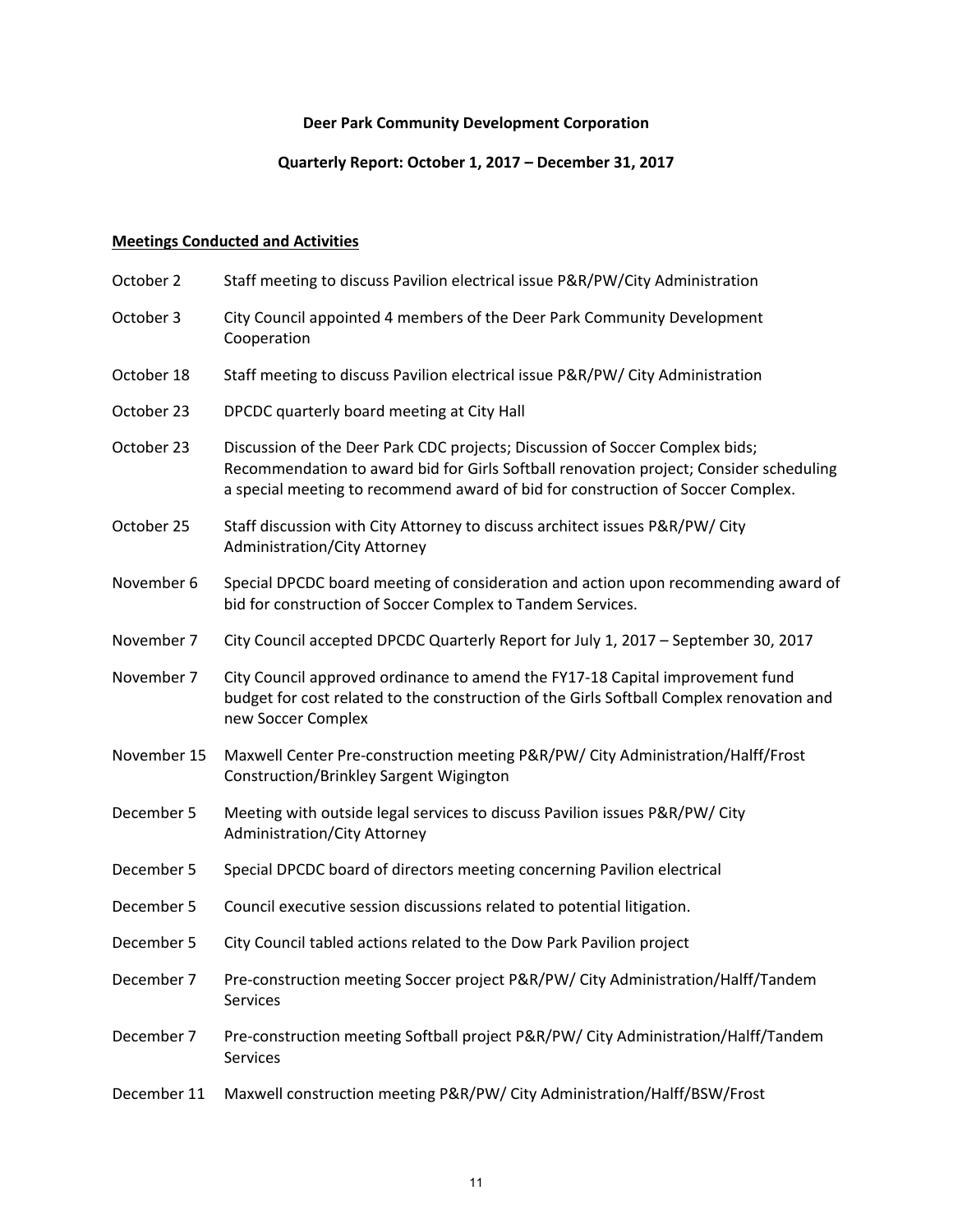- December 14 Discuss Dow Park Pavilion change order P&R/PW/ City Administration
- December 22 Discuss Dow Park Pavilion change order P&R/PW/ City Administration
- December 22 Sent revisions to Halff for Dow Park Pavilion change order
- December 28 Issued public notice article informing public of Girls Softball demolition

#### **Financial**

#### **Debt Issued To‐Date**

- \$9,450,000 Certificates of Obligation, Series 2016 issued February 16, 2016 through a private placement to Wells Fargo Bank via a competitive bidding process
- \$2,700,000 Certificates of Obligation, Series 2017 issued February 14, 2017 through a private placement to First National Bank Texas via a competitive bidding process
- In an agreement between the City of Deer Park and the DPCDC, the City agreed to issue and sell certificates and the DPCDC agreed to make payments to the City in amounts sufficient to pay the principal of and interest on the certificates

#### **Deer Park Community Development Corporation (Fund 85)**

*This fund records the sales tax revenues, operating expenditures, including bond issuance costs, and debt service payments.*

#### **Revenues:**

• Sales & Use Tax Revenues:

 $1Q(12/31/17) = $301,831.50$ 

*Total Fiscal YTD = \$301,831.50*

Investment Revenue:

1Q (12/31/17) = \$307.41

*Total Fiscal YTD = \$307.41*

*Total Fiscal YTD Revenues as of 12/31/17: \$302,138.91 (preliminary and unaudited)*

# **Expenditures:**

Pay‐As‐You‐Go – Dow Park:

 $1Q(12/31/17) = $0.00$ 

*Total Fiscal YTD = \$0.00*